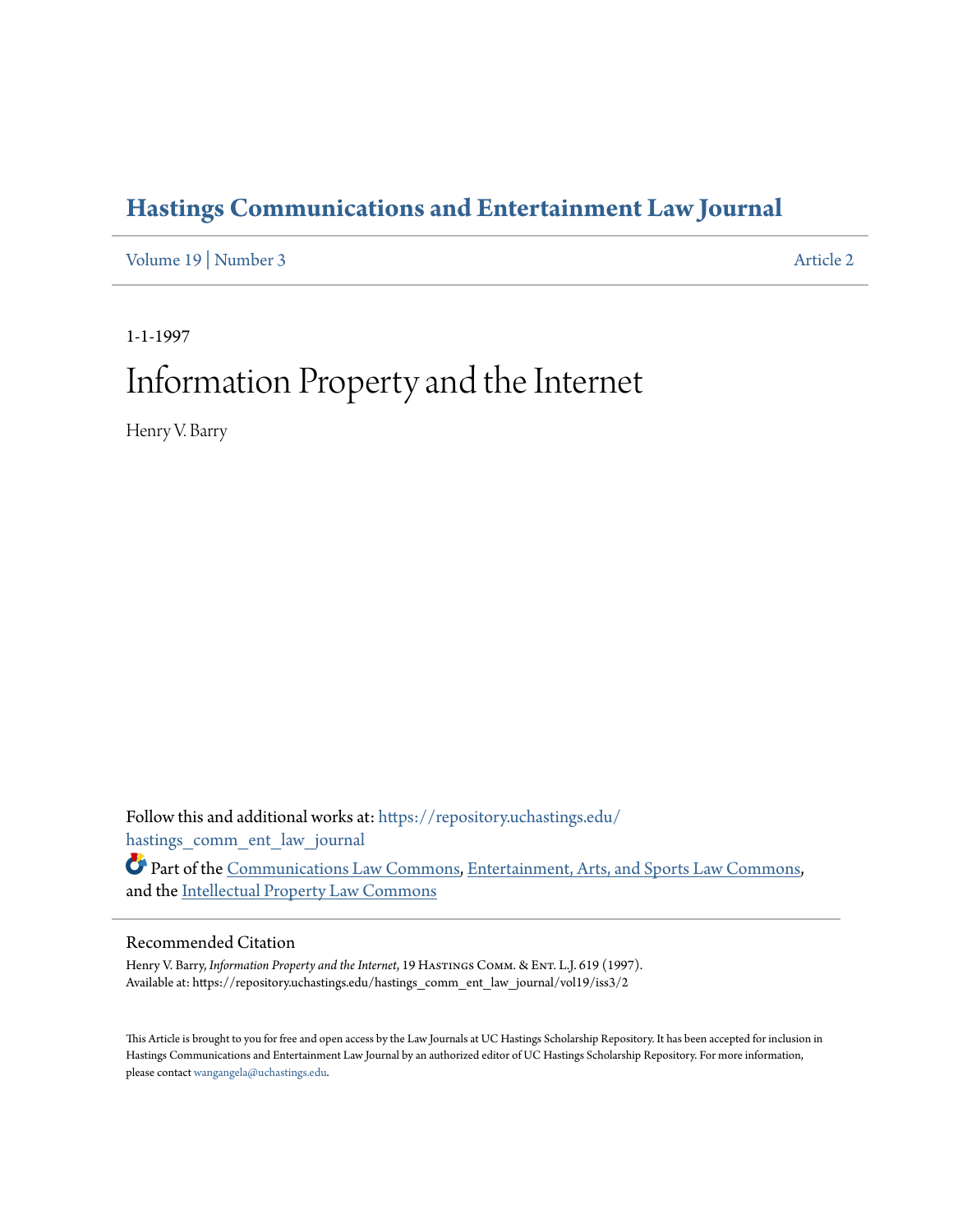# **Information Property and the Internet,**

*by*

**HENRY** V. **BARRY\***

# **Table of Contents**

|  |                                                   | 621 |
|--|---------------------------------------------------|-----|
|  | A. International News Service v. Associated Press | 622 |
|  | B. Feist Publications, Inc. v. Rural Telephone    |     |
|  |                                                   | 623 |
|  | C. National Basketball Association v. Sports Team |     |
|  | Analysis and Tracking Systems and National        |     |
|  |                                                   | 624 |
|  |                                                   | 626 |
|  |                                                   | 626 |
|  |                                                   | 629 |
|  |                                                   | 630 |
|  |                                                   | 631 |
|  |                                                   | 633 |
|  |                                                   |     |

t An earlier version of this Article was presented at the Hastings Communications and *Entertainment Law Journal's* Ninth Annual Computer Law Symposium, University of California, Hastings College of the Law, February **1, 1997.**

**<sup>\*</sup>** Member, Wilson Sonsini Goodrich **&** Rosati, Palo Alto, California. The author would like to thank Deborah Howitt for her work in connection with this article.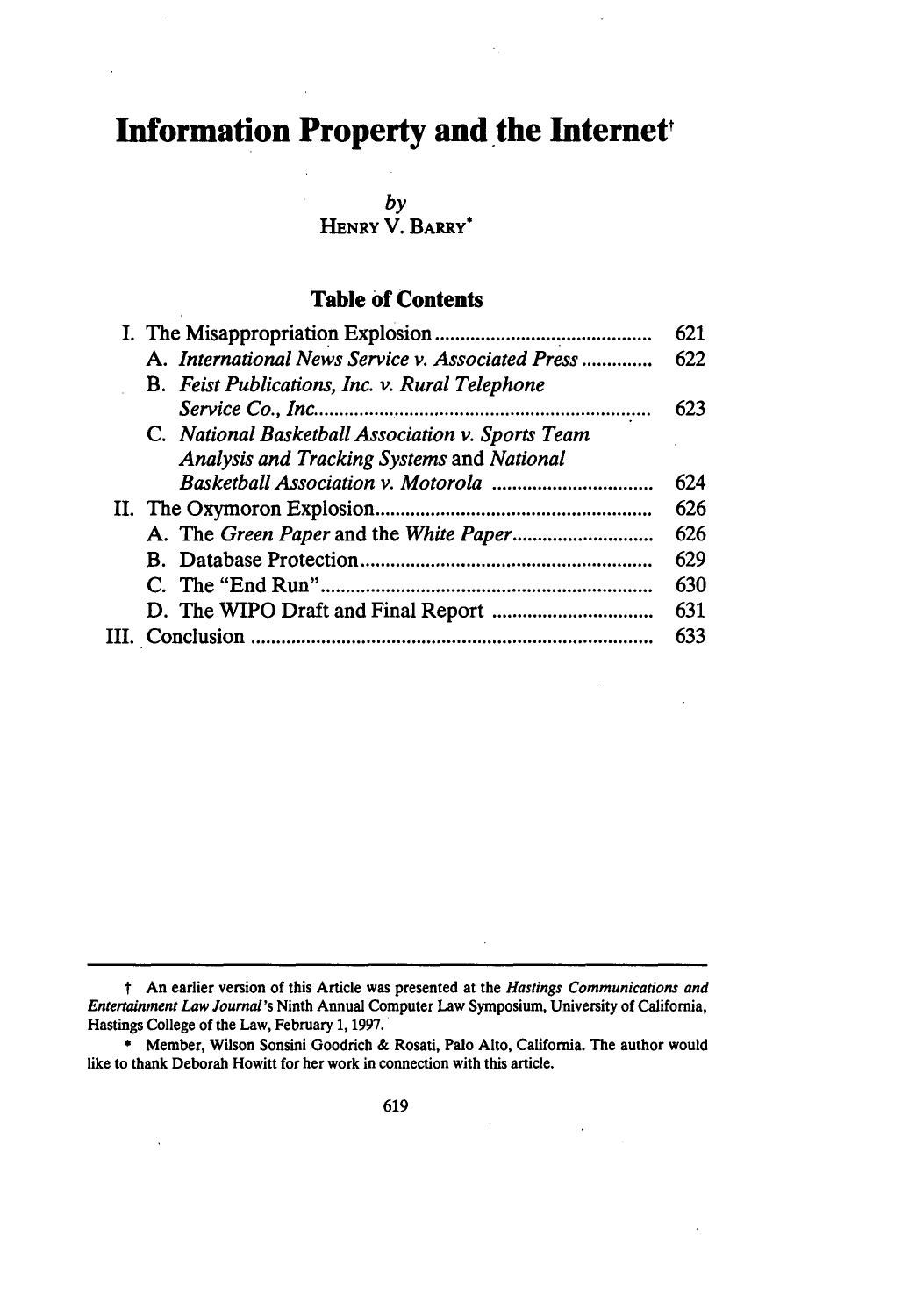#### **Introduction**

The title of this Article might well be "Information Property Compounded by the Internet." I believe that the rapid adoption of the World Wide Web and other uses of the Internet may act to accelerate and compound an existing trend toward the commoditization of certain types of information as property. I also believe that the presumed benefits of this trend-a greater production of information—may well be outweighed by the costs—reduced access to information.

I will not take much time arguing that use of the Internet, principally e-mail and the World Wide Web, is exploding. Whether the figures are 20 million users or 40 million users seems less important than the fact that the Internet is now part of our daily lives. We all have our stories of the Internet as an integral part of our culture; mine mostly involve my mother-in-law.

The trend toward commoditization (by which I mean the creation or expansion of a property right) takes a little bit more explanation. Many commentators have seen it developing recently in two principal areas. First is the rapidly expanding law of "misappropriation." Some have called this the "misappropriation explosion."<sup>1</sup> Essentially this refers to a line of cases where courts have found a state law property right in information that is independent from the rights found under federal copyright, patent, and trademark laws.2 The second area is a series of efforts, principally by the Clinton Administration, to expand the scope of intellectual property rights under various existing and proposed federal statutes in some surprising ways.3 I call this second area the "oxymoron explosion," for reasons I will describe later. Both

**<sup>1.</sup>** Wendy **J.** Gordon, *On Owning Information: Intellectual Property and the Restitutionary Impulse,* 78 VA. L. REV. 149, 150 (1992).

*<sup>2.</sup> See generally* Bonito Boats, Inc. v. Thunder Craft Boats, Inc., 489 U.S. 141 (1989) (holding Florida statute prohibiting "direct molding" of boat hulls preempted by federal patent law; however, state regulations regarding potentially patentable but unpatented subject matter are not *ipso facto* preempted by federal patent laws); Ruckelshaus v. Monsanto Co., 467 U.S. 986 (1984)(holding research data submitted to federal agency considered "property" within meaning of fifth amendment to the extent the data was cognizable as a trade secret); International News Serv. v. Associated Press, 248 U.S. 215 (1918); ProCD Inc. v. Zeidenberg, 86 F.3d 1447 (7th Cir. 1996)(holding shrinkwrap license agreement valid under contract law theory, even though underlying data not protected by copyright); Carpenter v. United States, 484 U.S. 19, 26-27 (1987)(holding reporter's knowledge of the contents of the prepublication and publication schedule of his newspaper column properly considered "property" of the newspaper's publisher).

**<sup>3.</sup>** For a discussion of these efforts, see *infra* Part II.A.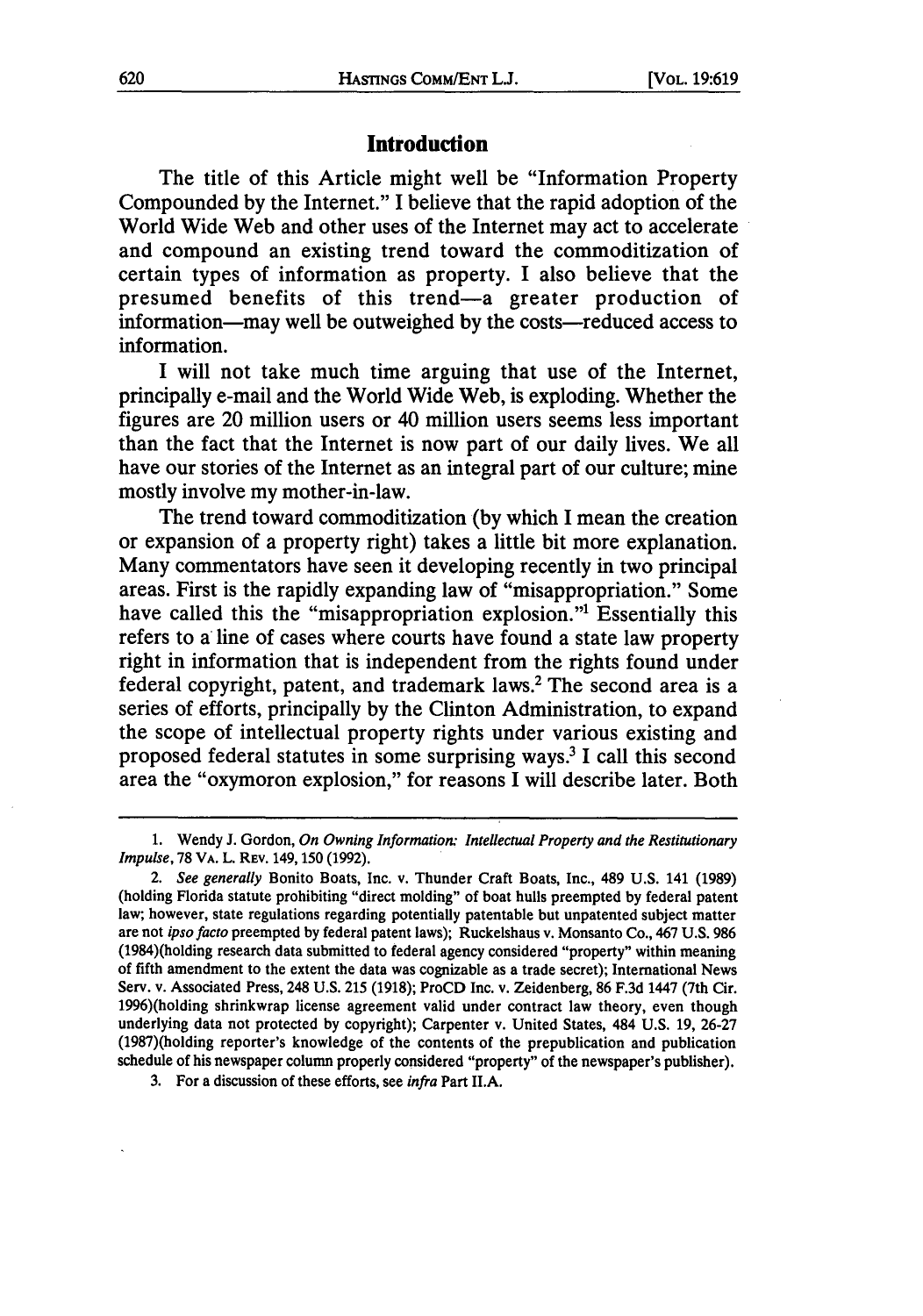of these trends existed before the Internet became an important means of communication. I think the Internet has accelerated the pace of their development. I hope that if we reflect on the implications of these legal structures we will all proceed a bit more carefully.

#### **I The Misappropriation Explosion**

Before going over a number of cases illustrating the trend towards treating information as property, I want to discuss briefly the reasons information generally has not been regarded as property. First, it is hard to recognize a property right in information, because although it is embodied (examples include phone books, diskettes, and sports pager memories), it generally does not have an embodiment. What does a creditor foreclose on? Some say "information wants to be free,"4 or information is "inherently leaky."5 The point is that many people can share information at the same time without diminishing its value. This is used as an argument to commoditize information, on the "public goods" theory that this characteristic will result in the underproduction of information unless the high costs of production are compensated by the grant of a property interest to producers.<sup>6</sup>

Finally, although information content is becoming an increasing percentage of the value added in many products in our society, and our copyright-based industries are constantly launching attacks on the "pirates" that reduce their ability to exploit that content, our society is very unused to treating information as property and subject to the exclusionary implications of a property regime.<sup>7</sup> The traditions of our

**5.** Samuelson, *supra* note 4, at **369.**

**7. Samuelson,** *supra* **note 4, at 369.**

*<sup>4.</sup> See* Pamela Samuelson, *Information as Property: Do* Ruckelshaus *and* Carpenter *Signal a Changing Direction in Intellectual Property Law?,* **38 CATH.** U. L. REv. 365, 365 (1989)(citing Douglas G. Baird, Common Law *Intellectual Property and the Legacy of* International News Service v. Associated Press, 50 U. **Cm.** L. REv. 411, 411 (1983)("That information once published should be presumptively free for all to use is a commonplace of intellectual property law.")).

**<sup>6.</sup>** Because public goods such as information can be used **by** numerous people without diminishing the supply, it can be difficult for a producer of such goods to recoup the costs of production. Therefore the public goods theory states that people will not produce public goods absent strong incentives, such as intellectual property protection. For a discussion of the public goods theory, see, for example, Paul David, *Intellectual Property Institutions and the Panda's Thumb: Patents, Copyrights, and Trade Secrets in Economic Theory and History, in* **GLOBAL DIMENSIONS OF INTELLECTUAL PROPERTY RiGrrs IN Sci. & TECH. 19, 25-28** (Mitchel B. **Wallerstein, et al. eds., 1993).**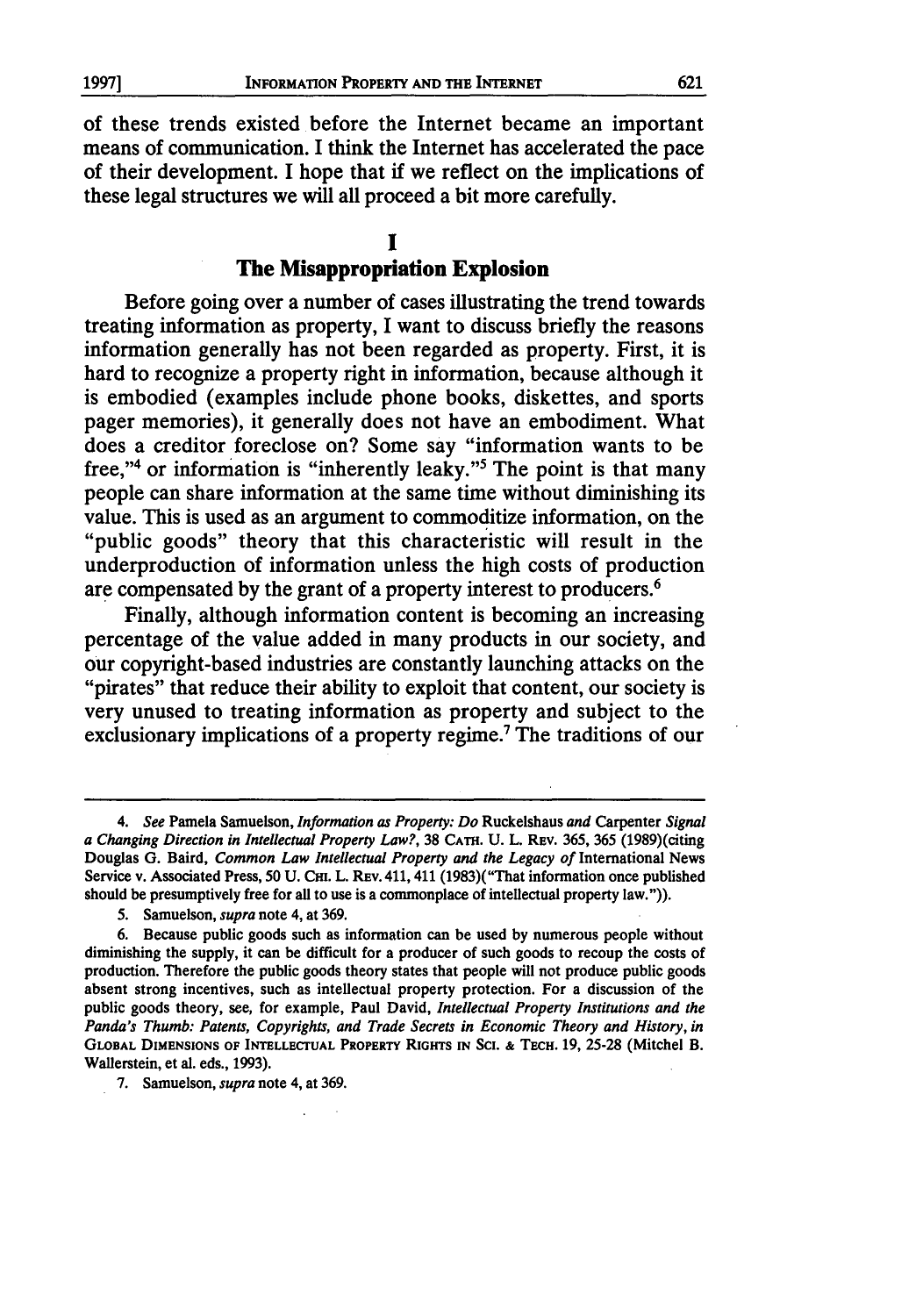country are that free and unfettered access to information is the best means of increasing wealth and stimulating invention.

#### *A. International News Service v. Associated Press*

The beginning of the misappropriation explosion is found in the 1918 case of *International News Service v. Associated Press.'* Associated Press (AP) operated a news gathering service. An international network of correspondents and wire services provided news which was printed in AP newspapers.<sup>9</sup> International News Service (INS) made a practice of free-riding on AP's efforts. INS employees would gather news from AP's notice boards and from early editions of the AP east coast newspapers, taking advantage of the time difference by using the gathered information in western cities.<sup>10</sup> AP sued, claiming unfair competition.<sup>11</sup> AP's case was the "public goods" argument, that without a legally protected interest in the news it gathered, AP would not make the investment required to provide the service.<sup>12</sup> The Supreme Court held for AP, creating a property interest in freedom from unfair competition in news gathering.<sup>13</sup>

Justices Holmes and Brandeis dissented.'4 Justice Holmes reasoned that "when an uncopyrighted combination of words is published there is no general right to forbid other people repeating them."<sup>15</sup> Holmes would have found liability on a misrepresentation theory, rather than through the creation of a property right, noting that "a person is not excluded from using any combination of words merely because someone has used it before, even if it took labor and genius to make it."<sup>16</sup> Justice Brandeis was more blunt, saying that "the fact that a product of the mind has cost its producer money and labor, and has a value for which others are willing to pay, is not sufficient to ensure to it this legal attribute of property. $i^{17}$ 

Newspaper publishers liked this case in 1918. They like it today. It was cited to me recently as the basis for a claim that our firm's client

**<sup>8.</sup>** International News Serv. v. Associated Press, 248 **U.S. 215** (1918).

**<sup>9.</sup>** *Id.* at 229.

**<sup>10.</sup>** *Id.*

**<sup>11.</sup>** *Id.* at 230-32.

<sup>12.</sup> *Id.* at 236.

<sup>13.</sup> *Id.* at 245.

**<sup>14.</sup>** *Id.* at 246-67 (Holmes, **J.** dissenting and Brandeis, **J.** dissenting).

<sup>15.</sup> *Id.* at 246 (Holmes, J. dissenting).

<sup>16.</sup> *Id.*

<sup>17.</sup> Id. at 250 (Brandeis, J. dissenting).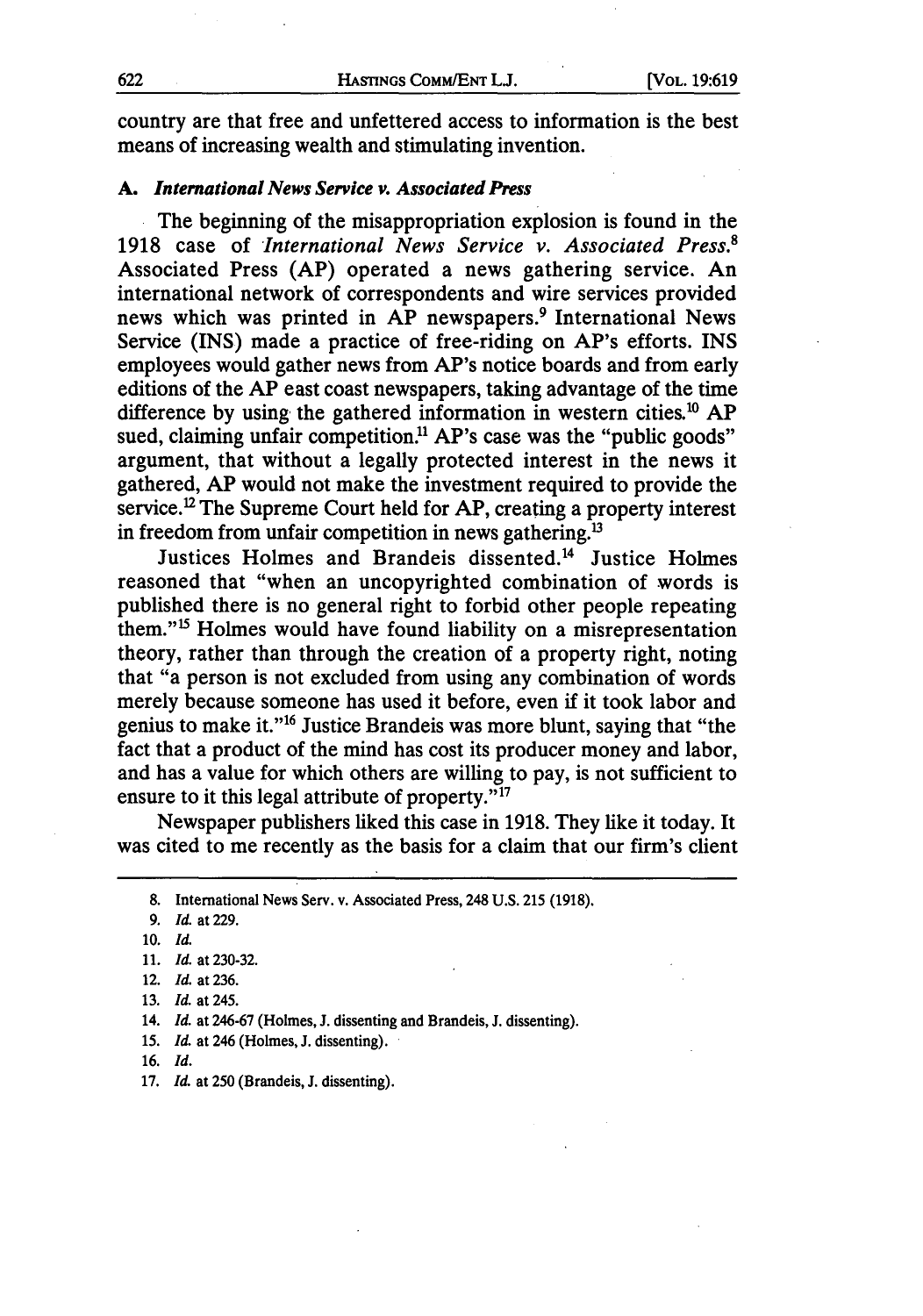could not link to and display a newspaper's Web site without its permission. But *INS* was decided a long time ago. For a significant period after that case, courts resisted common law intellectual property because of a general thought that intellectual property was, in Jefferson's term, "an embarrassment,"'8 and should be construed narrowly. That thought was embodied in the 1976 revisions to the Copyright Act, which contained sweeping preemption language designed to eliminate any state rights "equivalent" to copyright.<sup>19</sup>

Since 1976, however, courts have increasingly been willing to uphold state laws establishing rights in intangibles against preemption challenges. In the 1984 case *Ruckelshaus* v. Monsanto,<sup>20</sup> the Court decided that research data submitted to a federal agency documenting the safety of the submitter's product could be considered "property" within the meaning of the Takings Clause of the Fifth Amendment.<sup>21</sup> In the 1987 case *Carpenter v. United States*,<sup>22</sup> the Court treated a reporter's knowledge of the publication schedule and contents of his own newspaper column as the "property" of the publisher.<sup>23</sup> Other examples abound. $^{24}$ 

#### *B. Feist* **Publications, Inc. v.** *Rural Telephone Service Co., Inc.*

In the 1991 *Feist* case, the Supreme Court denied copyright protection to the compilers of a white pages telephone directory.<sup>25</sup> One might think from the *INS* case that the Court would have used similar logic to find a property right for the compilers of the directory. After all, the production of a white pages directory is a classic "public goods" problem. But the Court denied the "sweat of the brow" theory of *INS.* This may have been due largely because the case was unavoidably presented as a copyright case and the Court could find no copyrightable expression. The Court clearly held that facts lie outside the purview of copyright.<sup>26</sup> For example, "[c]ensus takers  $\dots$  do not

22. 484 **U.S.** 19 **(1987).**

- 24. *See supra* note 2.
- 25. First Publications, Inc. v. Rural Tel. Serv. Co., Inc., 499 U.S. 340 (1987).
- 26. *Id.* at 344-45.

623

**<sup>18.</sup>** *See* Edward **C.** Walterscheid, *Patents and the Jeffersonian Mythology,* **29 J. MARSHALL** L. REv. 269, 282, 305 (1995)(stating Jefferson's view that monopolies created by exclusive patents were an embarrassment)(citing Letter from Jefferson to Isaac McPherson (Aug. 13, 1813), *in* WRITINGS OF THOMAS JEFFERSON 335 (Andrew A. Lipscomb, et al. eds., 1903)).

<sup>19. 17</sup> **U.S.C. §** 301(a) (1994).

<sup>20. 467</sup> **U.S.** 986 (1984).

<sup>21.</sup> *Id.* at 1003-04.

<sup>23.</sup> *Id.* at 25-27.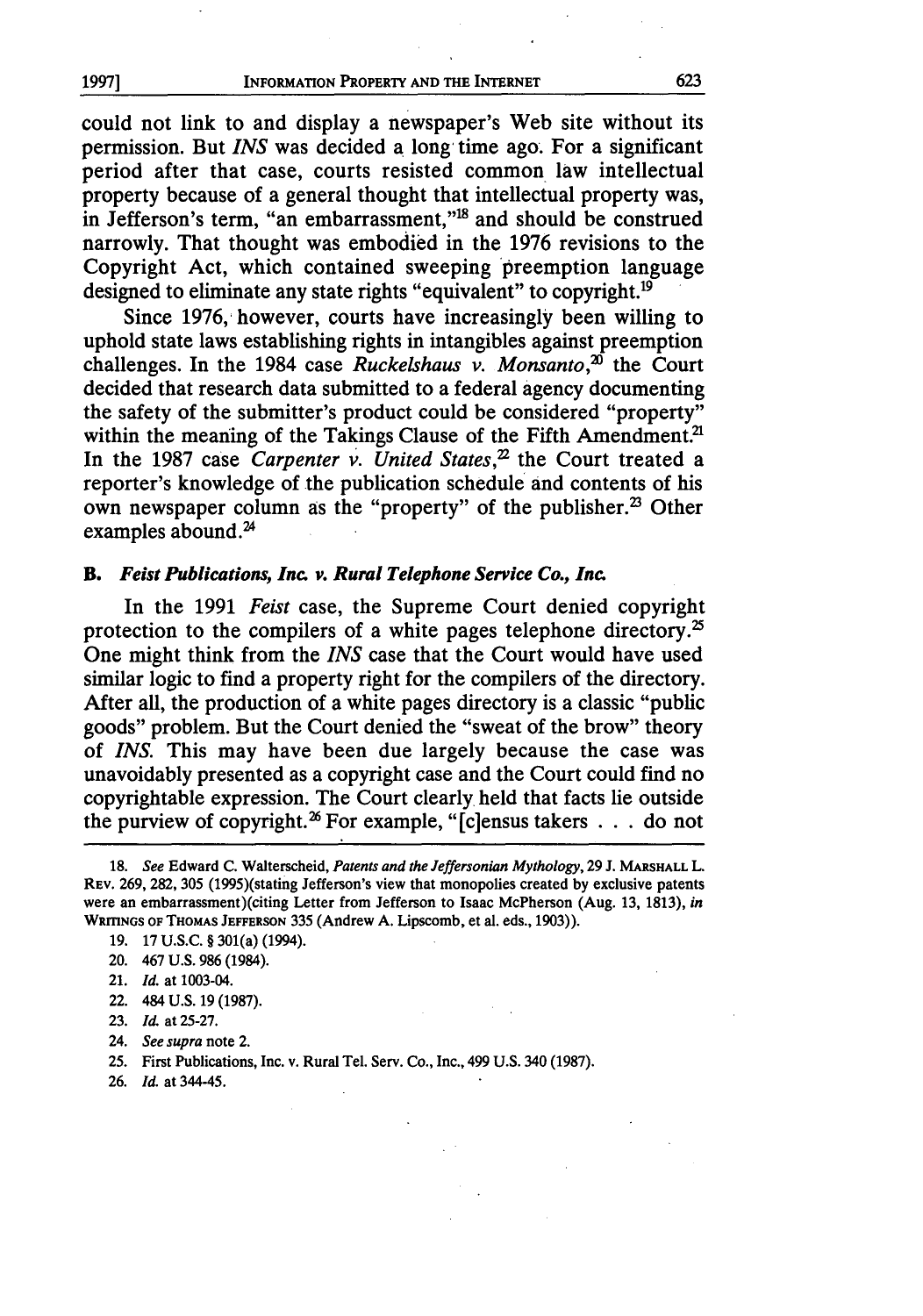create the population figures that emerge from their efforts."<sup>27</sup> What lawyers and courts seem to have read into that decision, however, is that state law protection for facts might not be preempted by federal copyright law.<sup>28</sup>

So, a perhaps unfortunate consequence of *Feist* is that a litigant can argue that section 301 (the preemption section) of the Copyright Act is exhaustive on the preemption question, and that section 301 says that things outside the scope of copyright are open to state protection.29 Then, the argument goes, since facts are outside the scope of copyright, states can protect facts. Examples include databases, classified advertising, phone listings, weather satellite images, and, most recently, sports scores.

#### *C. National Basketball Association v. Sports Team Analysis and Tracking Systems and National Basketball Association v. Motorola*

Sports Team Analysis and Tracking Systems **(STATS)** sold a pager system for tracking sports scores. It also made the real-time<sup>30</sup> information about **NBA** basketball games available on a portion of the America Online dial-up network. The **NBA** sued in **1996,** claiming several causes of action: copyright infringement, false advertising under the Federal Lanham Act, and violation of the Communications Act of 1934.<sup>31</sup> The NBA also claimed that the transmissions constituted commercial misappropriation under New York common law. $^{32}$  The court denied all the federal law claims, $^{33}$  specifically noting that the scores were not a work of authorship under the Copyright Act.<sup>34</sup> But the court found the defendants liable on a misappropriation theory based on New York state law.<sup>35</sup>

The court's analysis could be, and was, right out of *INS:* "Defendants disseminated to **NBA** fans game information on a realtime basis. In so doing, they have misappropriated the essence of

35. *Id.* at 1114-15.

**<sup>27.</sup>** *Id.* at 347.

**<sup>28.</sup>** *See infra* Part **I.C.**

**<sup>29. 17</sup> U.S.C.** § **301(b)** (1994).

**<sup>30.</sup>** *Le.,* while the event is happening.

**<sup>31.</sup>** National Basketball Ass'n v. Sports Team Analysis and Tracking Sys., **939** F. Supp. **1071, 1088-86 (S.D.N.Y. 1996),** *modified sub nom.* National Basketball Ass'n v. Motorola, Inc., **105 F.3d** 841 **(2d** Cir. 1997).

<sup>32.</sup> *Id.*

<sup>33.</sup> *Id.* at 1115.

<sup>34.</sup> *Id.* at 1088.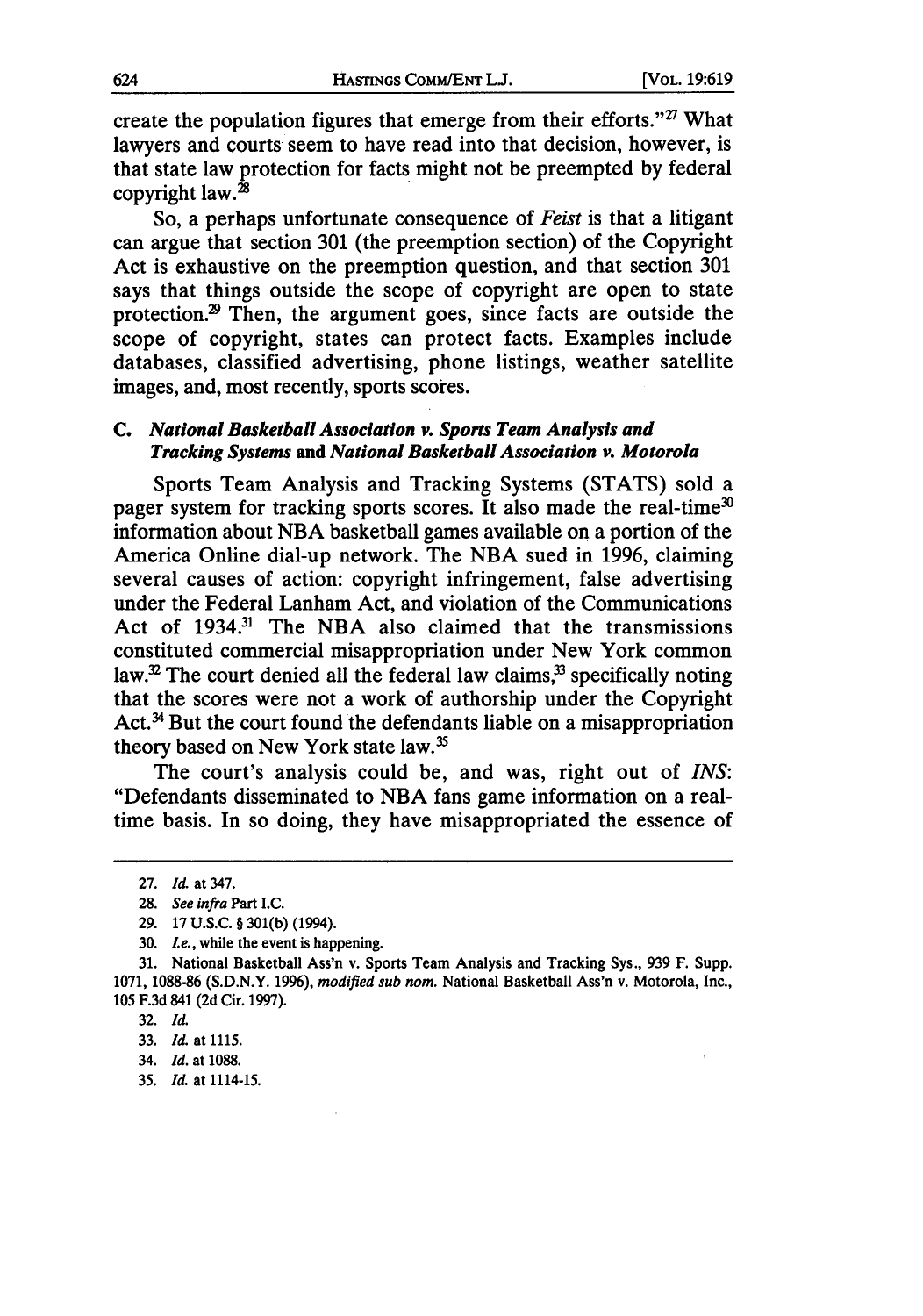NBA's most valuable property—the excitement of an NBA game in progress. Because defendants have 'reaped where they have not sown,' NBA is entitled to injunctive relief."<sup>36</sup> On January 30, 1997, however, the United States Court of Appeals for the Second Circuit held that Motorola and STATS did not unlawfully misappropriate  $NBA$ 's property.<sup>37</sup>

The Second Circuit agreed with the district court that the underlying basketball games are not copyrightable because they "do not constitute original works of authorship" under the Copyright Act.<sup>38</sup> In contrast, broadcasts of the games are copyrightable because the transmission is considered "fixed in [a] tangible medium of expression." $99$  Here, only the facts from the broadcasts had been reproduced, not the copyrightable expression of the game that constitutes the broadcast. 4° Consequently, the court quoted *Feist.* "copyright is limited to those aspects of the work-termed 'expression'—that display the stamp of the author's originality."<sup>41</sup>

Regarding the state law misappropriation claim, the second circuit said that transmission of the scores did not constitute misappropriation of "hot news" property that belonged to the NBA.<sup>42</sup> The court said that the elements of a hot-news misappropriation claim (the only type of state misappropriation claim the court said would survive preemption) include:

(i) a plaintiff generates or gathers information at a cost; (ii) the information is time-sensitive; (iii) a defendant's use constitutes freeriding on the plaintiff's efforts; (iv) the defendant is in direct competition with a product or service offered by the plaintiffs; and (v) the ability of other parties to free-ride on the efforts of plaintiffs or others would so reduce the incentive to produce the product or service so that its existence or quality would be threatened.<sup>43</sup>

I believe this is a newly-articulated test. Although the NBA planned to go into competition with STATS by providing similar information via pager, the court determined that because the NBA's

42. Id

43. *Id.* at 845.

<sup>36.</sup> *Id* at 1075 (quoting International News Serv. v. Associated Press, 248 U.S. 215, 239 (1918)).

<sup>37.</sup> National Basketball Ass'n v. Motorola, Inc., 105 F.3d 841 (2d Cir. 1997).

<sup>38.</sup> *Id.* at 846 (citing 17 U.S.C. § 102(a) (1994)).

<sup>39.</sup> *Id.* at 847-49.

<sup>40.</sup> *Id* at 847.

<sup>41.</sup> *Id.* at 843 (quoting Feist Publications, Inc. v. Rural Tel. Serv. Co., Inc., 499 U.S. 340, 350 (1987)).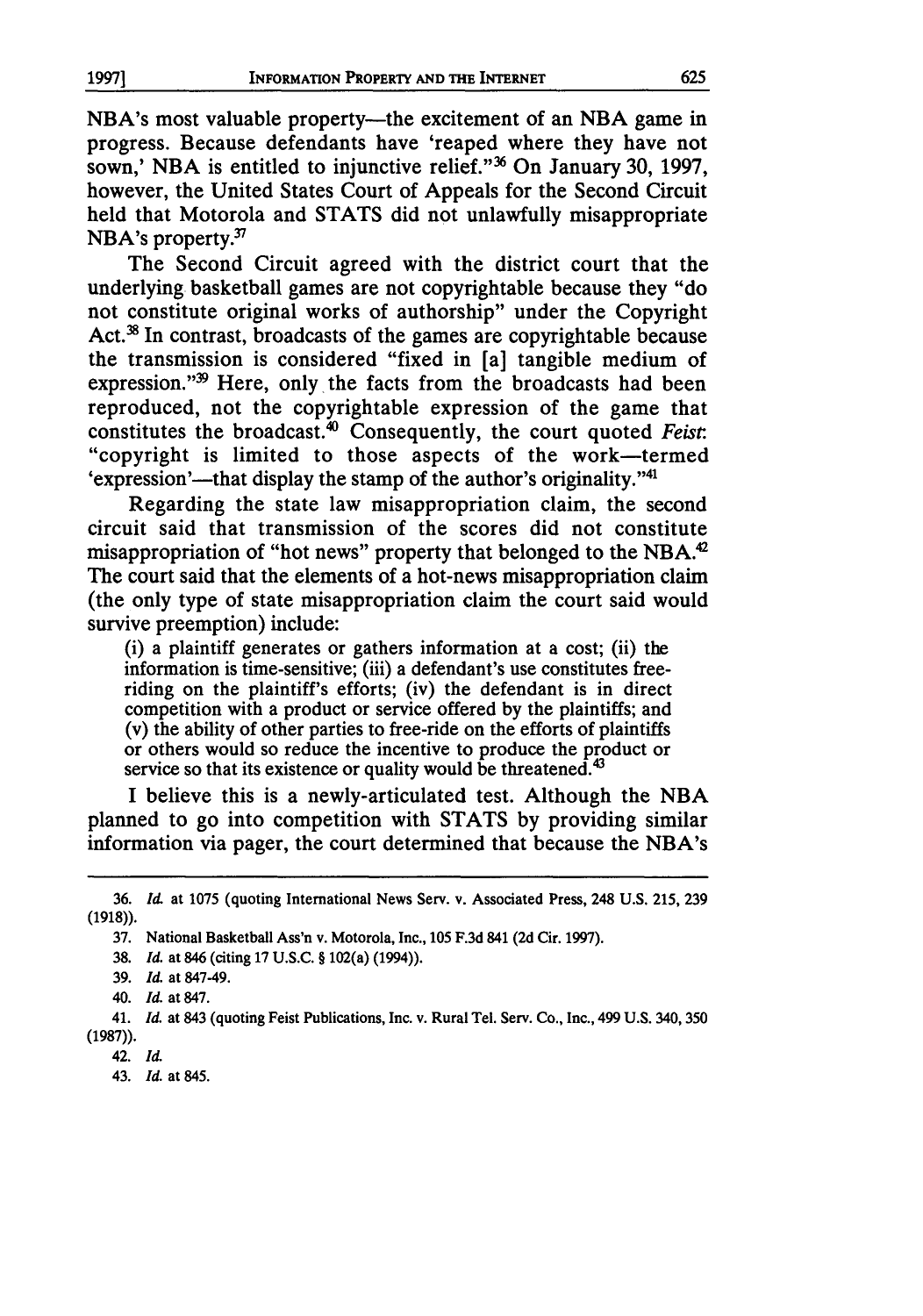primary business is the game itself (rather than the information derived from the game), there was no competitive effect in *Motorola* because nobody would consider the pager information a substitute for attending the games or watching them on television.<sup>44</sup> Also, there was no free-riding in *Motorola* because STATS expended its own funds and manpower to collect the factual information.<sup>45</sup>

So, to sum up, there is a very clear, if not well known, path by which the owners of information can prevent others from disseminating it. If the NBA takes the case to the United States Supreme Court (as it has said it will do), and wins, the doctrine will clearly extend to the Internet. Where is *Feist* after this? Are content owners better off to avoid copyrightable content, on the theory that they will have greater protection without the creative expression part?

#### **II**

### **The Oxymoron Explosion**

This section reviews the events of the recent past relating to the efforts of the Clinton Administration regarding copyright policy, principally by former lobbyist Bruce Lehman, currently Commissioner of Patents and Trademarks. I believe that these efforts, unless checked, will eventually expand the rights of copyright owners in a manner that is surprising, and ultimately harmful. I call it the "oxymoron explosion" because the strained and inconsistent rhetoric of the administration resulted in a proposal that would effectively remove the copyright law's most fundamental requirement for infringement: copying. It accomplished this by suggesting a prohibition, not on copies, but on "transitory" or "ephemeral" copies. What are ephemeral copies? Well, in my view, they are not copies.

#### **A.** The **Green Paper and the** *White* **Paper**

In July 1994 the "Intellectual Property Working Group" of the "National Information Infrastructure Task Force," appointed **by** then Commerce Secretary Ron Brown and chaired **by** Mr. Lehman, published a draft report on the ways that our laws might be modified to be more conducive to the development of new communications technologies.<sup>46</sup> This "Green Paper" was extensively commented on

**<sup>44.</sup>** *Id.* at **853-54.**

*<sup>45.</sup> Id.*

<sup>46.</sup> **INFORMATION INFRASTRUCTURE TASK FORCE, INTELLECTUAL PROPERTY AND THE NATIONAL INFORMATION INFRASTRUCTURE: A PRELIMINARY DRAFT OF THE REPORT OF THE WORKING GROUP ON**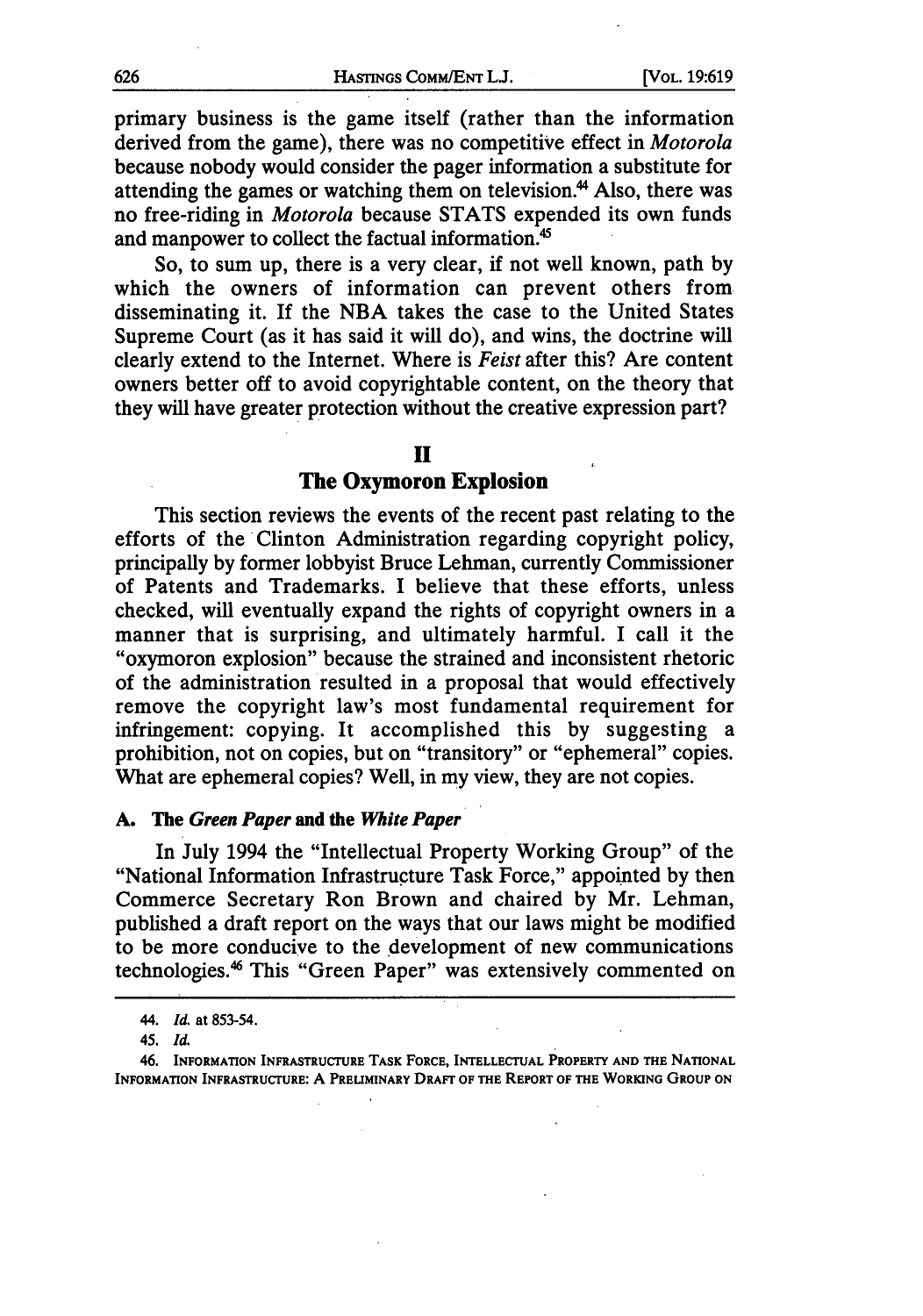and somewhat revised, resulting in the publication in September **1995** of "The White Paper."<sup>47</sup>

Although the administration characterized the White Paper suggestions as "a minor modification of current law,"<sup>48</sup> the White Paper met with severe criticism as a "copyright grab" and a "wholesale giveaway of the public's rights." $\theta$  One of the more controversial recommendations was that the Copyright Act be amended to specifically state that the right to make a "transmission" of a work is within the exclusive rights of the copyright owner (whether or not a copy is made).<sup>50</sup> The legislative recommendations in the White Paper were quickly incorporated into bills introduced in the Senate and the  $House.<sup>51</sup>$ 

The reaction from the academic community was very strong. Over **100** law professors, led **by** James Boyle,52 wrote a letter to Vice President Gore and others protesting the White Paper's recommendations.<sup>53</sup> The professors' letter stated that "the radical quality of the White Paper's suggestions"<sup>54</sup> could be seen from the fact that they:

(i) would make reading a document on the screen of your Web browser a copyright violation; (ii) privatize much of the public domain by overturning the current presumption of fair use **... ;** (iii) make on-line providers . . . strictly liable for violations of copyright by their members **....** ; (iv) [make individuals] civilly liable for attempting to interfere with any copyright protection

INTELLECTUAL PROPERTY RIGHTS, (1994)(visited Apr. 5, 1997)<http://palimpsest.stanford.edu/ bytopic/intpropt/ipwg>[hereinafter **GREEN** PAPER].

47. **INFORMATION** INFRASTRUCTURE TASK FORCE, INTELLECTUAL PROPERTY AND THE NATIONAL INFORMATION **INFRASTRUCTURE:** THE REPORT OF THE WORKING GROUP **ON INTELLECTUAL** PROPERTY RIGHTS (1995)(visited Apr. 5, 1997)<http://www.uspto.gov/web/offices/com/doc./ipnii> [hereinafter WHITE PAPER].

48. Pamela Samuelson, *The Copyright Grab,* WIREA Jan. **1996** (visited Apr. **5,** 1997)<http'./ www.hotwired.com/wired/4.01/features/whitepaper.html>.

49. *Id.*

*50. See* **WHITE** PAPER, *supra* note 47.

**51.** H.R. 2441, 104th Cong. **(1995); S.** 1284, 104th Cong. (1995)[hereinafter **"NII** legislation"].

52. James Boyle is a **law** professor at American University, who has written a wonderful book, *Shamans, Software and Spleens: Law and the Construction of the Information Society* (1996), examining the concepts underlying information and property.

53. Open Letter from Professor James Boyle and 106 Professors of Law to Senator Orrin Hatch, Senator Patrick Leahy, Representative Carlos Moorhead, the Hon. Ron Brown, and Vice President **Al** Gore (Feb. 1996), *reprinted in* James Boyle, *Intellectual Property Policy Online: A Young Person's Guide, Appendix: The Debate Over the White Paper,* 10 HARV. J.L. **&** TECH. 58, 60-65 (1996) [hereinafter "Boyle's Letter"].

54. *Id.* at 60.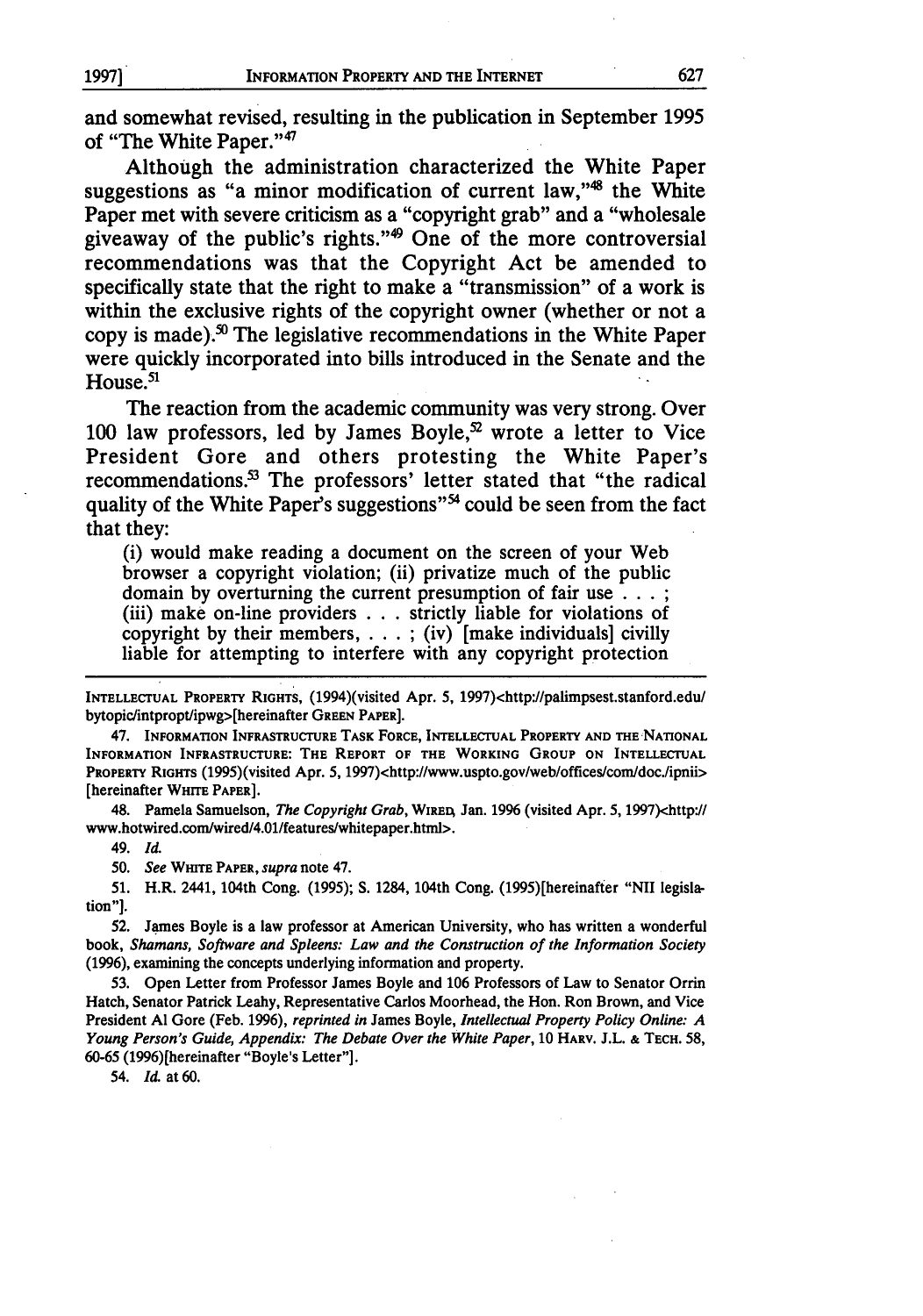device or system **...**; and (v) Make it a federal crime to remove, for whatever reason, any of the copyright management information embedded in any document.<sup>55</sup>

Commissioner Lehman responded with a lengthy and heated letter, stating that far from being a radical measure, the White Paper takes a "minimalist approach when considering the implications the Internet will have on intellectual property."<sup>56</sup>

Well, who has the better argument? After lengthy consideration, I am inclined to side with the professors. There is a tendency when reviewing documents like the White Paper (which runs 250 pages) to try to list the five or six things that are problematic and tackle them one by one. But on reflection the real story of the White Paper is that its proposals are clearly interrelated and the result of one overriding principle consistently applied: maximization of the rights of intellectual property owners. One commentator calls this the "maximalist approach." $57$  Put another way, the presumption of the White Paper drafters is that the Internet is a huge sieve that will surely leak away billions of copyright holders' dollars unless each and every leak is meticulously plugged.

Specifically, the White Paper suggests that its proposal that a transmission (without any copy being made) be deemed an exclusive right of the copyright holder is not any big change from current law.<sup>58</sup> In fact, Congress's own legislative report on the current copyright statute gave as an example of a noninfringing reproduction "the temporary display of images on a screen."<sup>99</sup> The case that the White Paper uses as the basis for its contention that the law is not radically changed by the proposal, *MAI Systems Corp. v. Peak Computer, Inc.,* held that loading operating system software into RAM creates a copy for copyright purposes. $60$  This approach has, however, only been adopted in two circuits.

58. WHrrE PAPER, *supra* note 47, at § IV(A)(1)(a).

*<sup>55.</sup> Id.* at **61.**

**<sup>56.</sup>** Letter from Bruce A. Lehman, Assitant Secretary of Commerce and Commissioner of Patents and Tradmarks, to James Boyle, Professor of Law, Washington School of Law, American University (Feb. 28, 1996), *reprinted in* Boyle, *supra* note 53, at 67 [hereinafter "Lehman's Response"].

<sup>57.</sup> Samuelson, *supra* note 48.

<sup>59.</sup> Letter form Professor James Boyle, Washington School of Law, American University, to Bruce A. Lehman, Assistant Secretary of Commerce and Commissioner of Patents and Trademarks (Apr. 19, 1996), *reprinted in* Boyle, *supra* note 53, at 84 (citation omitted) [hereinafter "Boyle's Response"].

<sup>60. 991</sup> F.2d 511 (9th Cir. 1993).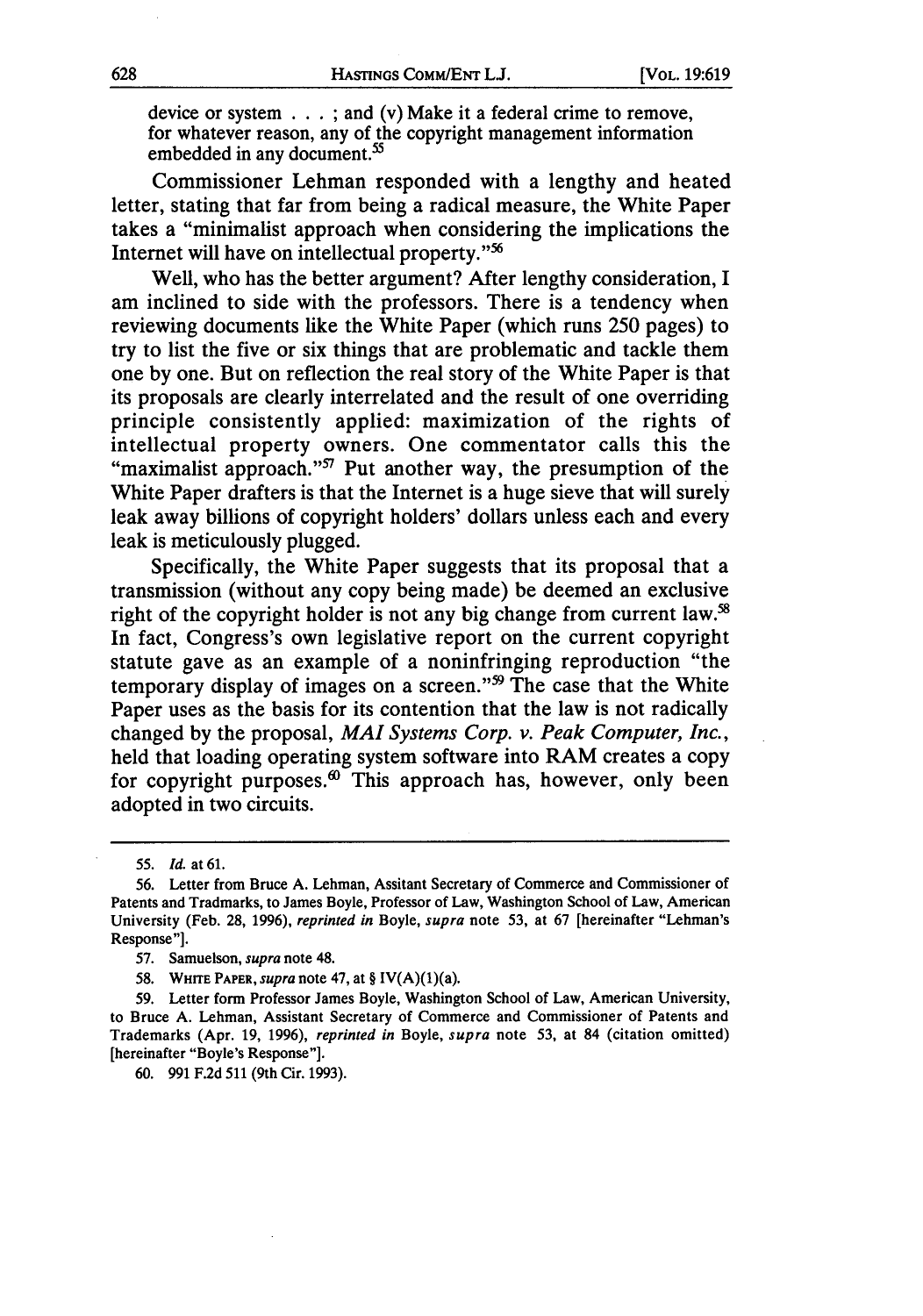The second issue that gives me pause is the White Paper's treatment of the fair use doctrine.<sup>61</sup> The White Paper sets forth what its drafters purport to be the current state of the law. It is as if the drafters were saying "if you buy our premise that this is the law, then these minor changes are all we need." James Boyle calls this a "destructive reinterpretation." $\mathscr{L}$  In any event, a review of the White Paper's statement of the law of fair use, even over a beer, reveals denial or worse. For example, the White Paper says that in the *Sony* (Betamax) case<sup> $63$ </sup> "the Supreme Court announced a 'presumption' that helps explain courts' near universal rejection of fair use claims in commercial contexts."<sup>64</sup> It could be and has been argued that the real holding in the Betamax case is closer to the idea that all noncommercial copying is presumptively fair use.<sup>65</sup> Whether you agree with that or not, the point is that the White Paper does not even acknowledge this interpretation.

Finally, I am also very skeptical about Commissioner Lehman's statement that "the goal of the White Paper and the pending legislation is simply to enable copyright owners to maintain acceptable levels of control over the uses of their works in the network environment."<sup>66</sup> The questions are what is an acceptable level of control and who decides.

#### B. **Database Protection**

A separate but related bill proposed by the administration in early 1996 contained one proposal that was clearly not anticipated by the White Paper. The bill proposes a *sui generis* protection of databases.67 You will recall from *Feist* that courts have not been particularly willing to extend copyright protection to the facts that comprise most databases, even though they will generally protect the arrangements of the data as compilations. $68$  I discussed above the "misappropriation explosion" that might give some comfort to

<sup>61.</sup> *See generally* **WHITE PAPER,** *supra* note 46, **§** I(A)(7)(a).

<sup>62.</sup> Boyle's Response, *supra* note 59, at 96.

<sup>63.</sup> Sony Corp. of Am. v. Universal Studios, Inc., 464 U.S. 417 (1984).

<sup>64.</sup> **WHITE** PAPER, *supra* note 47, at **76.**

<sup>65.</sup> *See* Samuelson, *supra* note 48; Boyle's Response, *supra* note 59.

<sup>66.</sup> Lehman's Response, *supra* note 56, at 71.

<sup>67.</sup> Database Investment and Intellectual Property Antipiracy Act of 1996, H.R. 3531, 104th Cong. (1996)[hereinafter "Database Act of 1996"].

<sup>68.</sup> *See supra* Part I.B.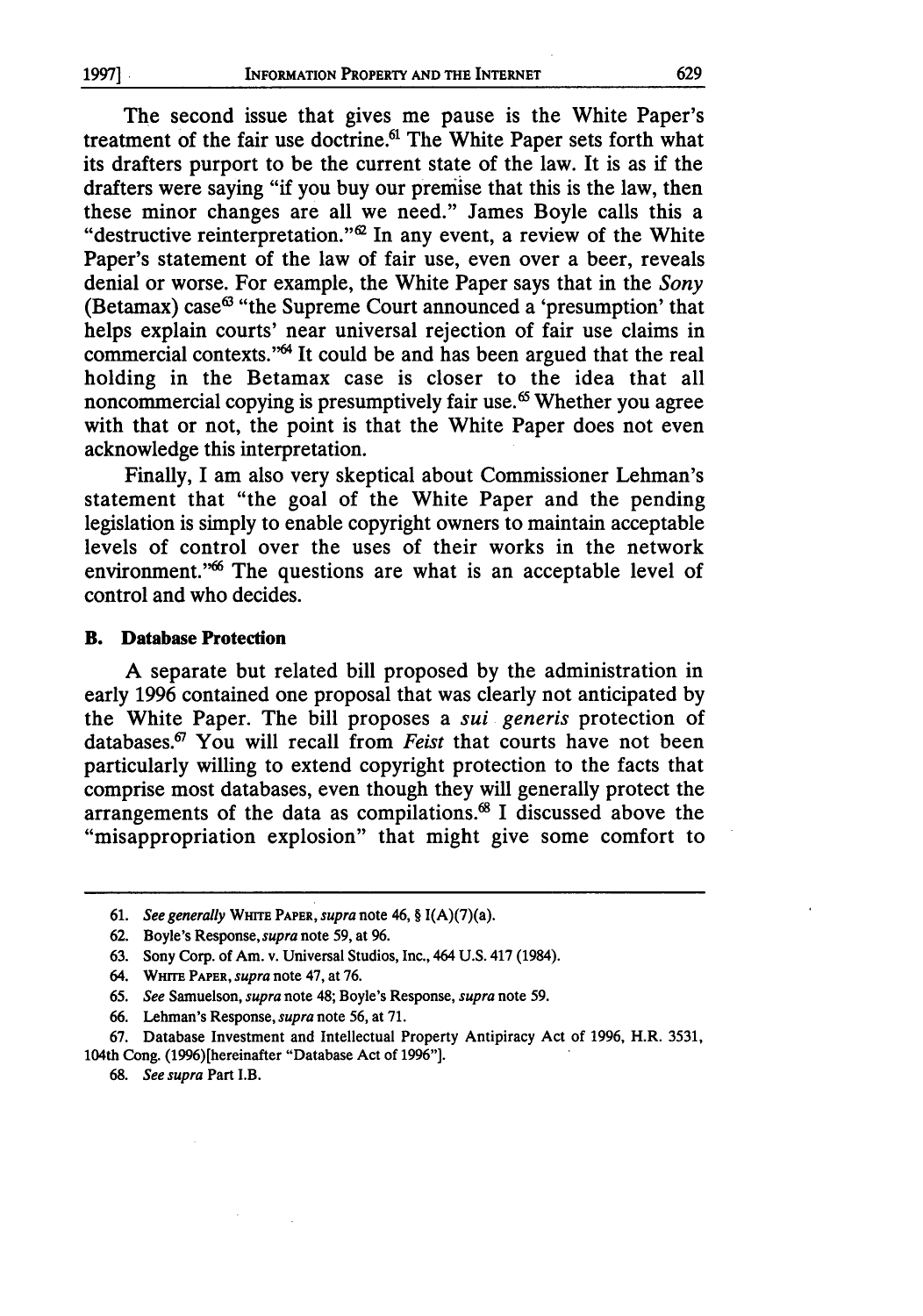database owners, $\theta$  but the administration apparently decided not to rely on the further development of that law. $\dot{p}$  Instead, it proposed a system of property rights for such data.<sup>71</sup> Such systems have previously been proposed in the European Community.<sup>72</sup>

The proposed "Database Investment and Intellectual Property Antipiracy Act of 1996" was aimed at preventing actual or threatened competitive injury caused by the misappropriation of databases or their contents.<sup> $\dot{\beta}$ </sup> A database would be subject to protection under the Act if the collection, assembly, verification, organization, or presentation of the database contents were the result of a "qualitatively or quantitatively substantial" investment of human, technical, financial, or other resources.74 The bill proposed a twentyfive year term of protection.<sup>75</sup> When the bill was introduced, its sponsors emphasized that the existing protection for databases afforded by copyright and contract law would not be affected.<sup>76</sup> The bill was intended to supplement these legal rights, they said, not replace them. $\frac{7}{7}$  Furthermore, it was emphasized that the bill was intended to avoid conferring any monopoly on facts.78 The bill was supported by database owners such as West Publishing and by the phone companies, and opposed by research and scientific groups who noted that the bill contained no exceptions or limitations analogous to fair use under copyright. $\frac{1}{2}$ 

#### **C.** The "End Run"

For a number of reasons (the Clinton Administration would contend the Republican controlled Congress presented the most

**73.** *See* Database Act of **1996,** *supra* note **67,** § 4.

79. *See* John B. Kennedy & Soshana R. Dweck, *WIPO Pacts Go Digital: Proposed Treaties Will Open Up Domestic Debate on Treatment of Electronic Works,* 19 **NAT'L** L.J., Jan. 27, 1997, at C1.

<sup>69.</sup> *See supra* Part I.

<sup>70.</sup> *See generally* Database Act of **1996,** *supra* note 67.

<sup>71.</sup> *Id.*

<sup>72.</sup> *See* Council Directive No. 95/46/ED on the Protection of Individuals With Regard to the Processing of Personal Data and on the Free Movement of Such Data, 1995 O.J. (L281)(issued by the Council of the European Union). *See also* **PAUL GOLDSTEIN, COPYRIGHT'S HIGHWAY, THE LAW AND LoRE OF COPYRIGHT FROM GUTENBERG TO THE CELESTIAL JUKEBOX,** 214-15 (1994).

<sup>74.</sup> *Id. §* 3(a).

<sup>75.</sup> *Id. §* 6(a).

<sup>76.</sup> *I& §* 9.

<sup>77.</sup> *Id.*

**<sup>78.</sup>** *See* Database Act of 1996, *supra* note 67.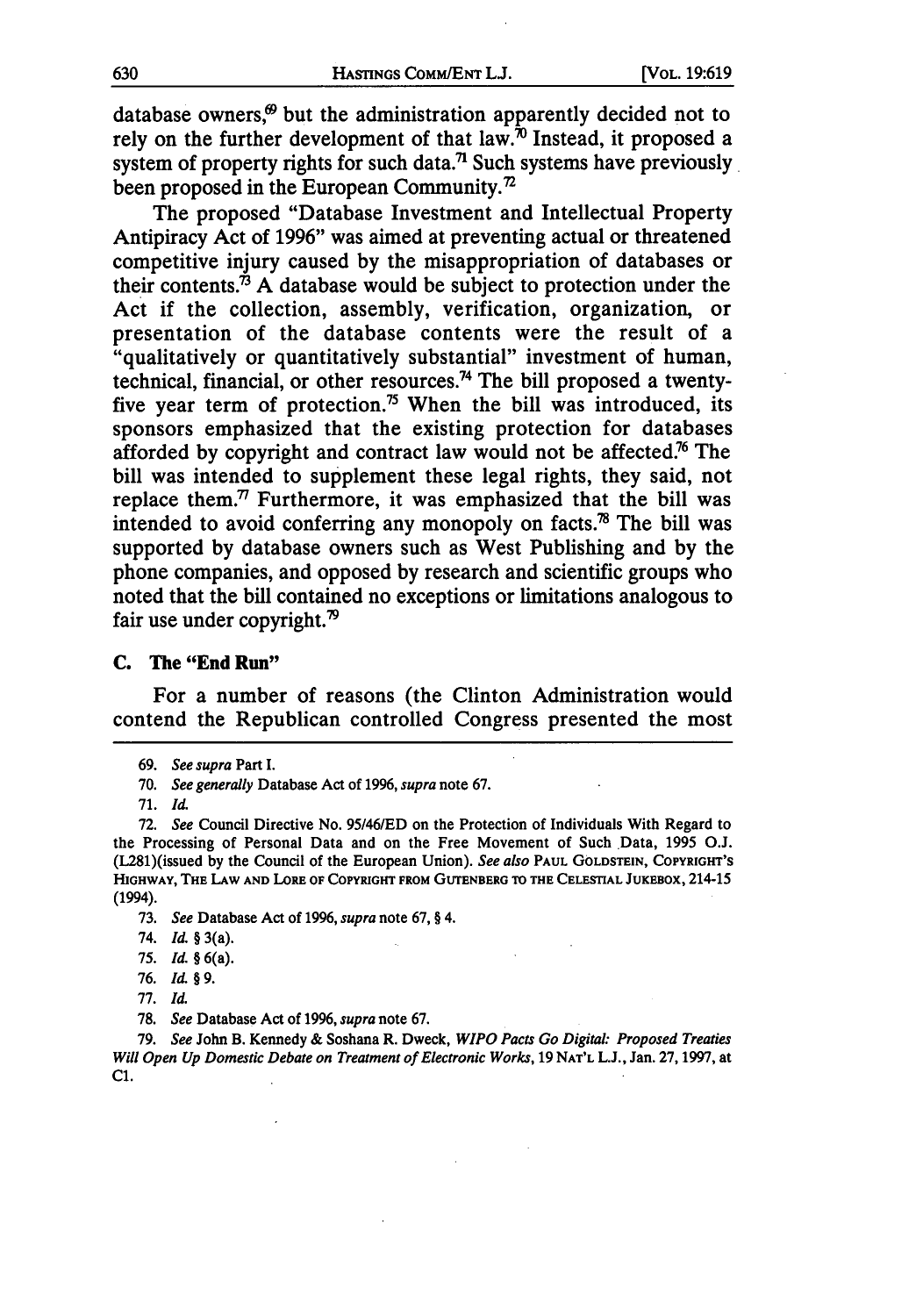significant challenge), neither the NII legislation nor the database legislation made it out of committee. Did Commissioner Lehman and other members of the administration anticipate this? Well, when asked to comment by a Bureau of National Affairs reporter on what would happen if the NII bills failed in Congress, Lehman said:

The thing we are going to do is go to Geneva in December. I think that our proposed statutory changes are very modest. The beauty of our NII legislation, the White Paper, is that it provides us with a template for that international system. We are going to see if we can't negotiate some new international treaties and get that straightened out. Now it may be that those treaties will require some legislative implementation. They will certainly have to be ratified by the Senate in any event, but they also might have to be implemented and that gives us a sort of a second bite of the apple.<sup>80</sup>

#### **D. The WIPO Draft and Final Report**

So that is what Commissioner Lehman did. The Clinton Administration proposed, and the World Intellectual Property Organization (commonly known as "WIPO") accepted for consideration, a set of draft treaties to be presented to the delegates to the WIPO conference held in Geneva in December.<sup>81</sup> As Lehman promised, the proposals closely followed the administration's "template for the international system." $\mathcal{C}$  There were many aspects to the proposed treaties, including provisions that could impose liability for copyright infringements to Internet service providers, $8$  but two caused the most controversy.

The first is the analog of the transmission right proposed in the White Paper. The WIPO Draft Copyright Treaty proposed to give copyright holders the right to prevent any "direct or indirect reproduction" of a work, "whether permanent or temporary, in any manner or form."<sup>84</sup> To make certain that there is no doubt that this provision is intended to cover transmissions through RAM for the purpose of viewing a Web page on a screen, the drafters added: "A

- **83.** *See, e.g.,* WIPO Draft Copyright Treaty, supra note **81,** art. **13.**
- 84. *Id.* art. 7,  $\P$ 1.

**<sup>80.</sup>** Prudence Adler, *Nil Copyright Bill Stalled; WIPO Takes Up "Digital Agenda,"* ARL: A **BIMONTHLY NEWSLETIER OF RESEARCH LIBRARY ISSUES AND ACTIONS,** Aug. 1996, at 187 (visited Apr. 4, 1997)<http://arl.cni.org/newsltr/187/bill.html>.

**<sup>81.</sup>** *See generally* Draft Treaty on Certain Questions Concerning the Protection of Literary and Artistic Works (1996)(visited Apr. 5, 1997)<http://www.loc.gov/copyright/wipo4.html> [hereinafter "WIPO Draft Copyright Treaty"].

**<sup>82.</sup>** Adler, *supra* note 80; *see also* WIPO **Draft Copyright** Treaty, *supra* note **81.**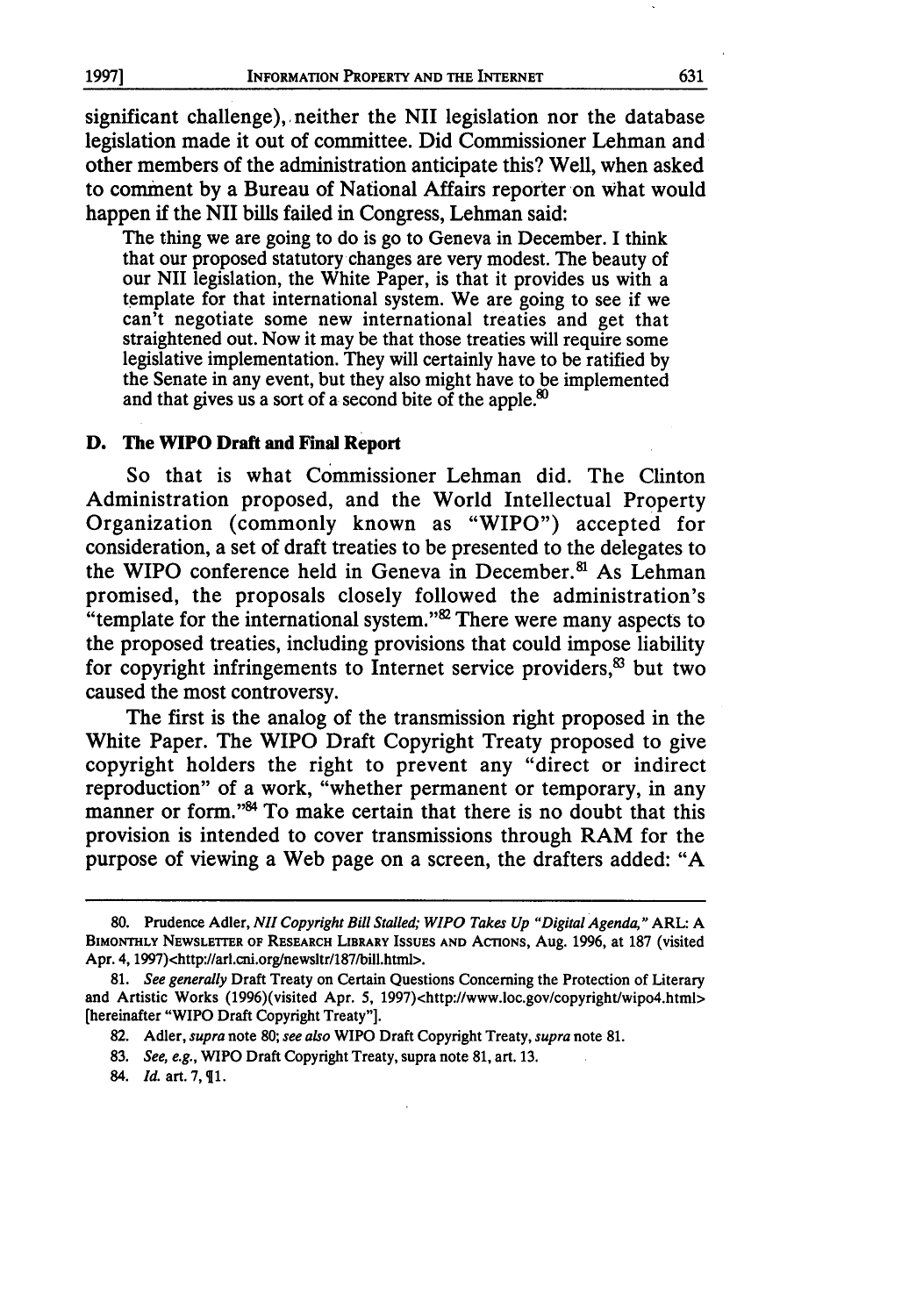work that is stored for a very short time may be reproduced or communicated further, or it may be made perceptible **by** an appropriate device."<sup>85</sup> As in the White Paper, the drafters are very careful to state that they believe that the proposed article does not really expand existing law, stating that "[t]he scope of the right of reproduction is already broad."<sup>86</sup> According to the explanatory notes for the draft treaty, all the drafters are doing is making "explicit" the "inclusion of direct and indirect reproduction."<sup>87</sup>

The second proposal was a *sui generis* database protection treaty.8 The draft provided that treaty signatory countries "shall protect any database that represents a substantial investment in the collection, assembly, verification, organization or presentation of the contents of the database."<sup>89</sup>

To make a huge understatement, there was a lot of opposition. One has only to visit the Electronic Frontier Foundation (EFF) site $<sup>90</sup>$ </sup> or the essential.org $91$  threads on these topics to sense the degree of outrage. People flew to Geneva, they camped out, they posted to the Web. The going was tough. One correspondent wrote that "you could not imagine a more closed proceeding."<sup>22</sup> At the end of the day-December 20, 1996, to be exact—both of these provisions failed to be adopted. The database provision was an early casualty. According to the WIPO press release, $\mathcal{B}$  the Conference did not discuss it, but rather adopted a recommendation to convene an extraordinary session of the WIPO governing bodies to decide on the further preparatory work required for database protection.<sup>94</sup> The "ephemeral copying" provision was dropped at the last minute. The official WIPO press release stated that the Conference considered the transitory copies

89. *Id.* art. **1.**

90. See, e.g., <http://www.eff.org/intellectual.property/eff\_wip\_19961122.comments>(visited Apr. 5, 1997)(discussing EFF's concerns with the database proposal).

**91.** *See generally* (visited Apr. 5, 1997)<http://essential.org>; *see also* (visited Apr. **5, 1997)** <http://www.publicdomain.org/copyright/signan.html>.

**92.** Comments from discussion thread on http://essential.org.

**93.** *See* WIPO Press Release No. **106,** Dec. **20,** 1996 (visted Apr. 5, 1997)<http://www.wipo. orglorg/diplcanf/distrib/pressl06.htm>.

94. *Id.*

<sup>85.</sup> *Id.* Notes on Art. 7, Note 7.05.

**<sup>86.</sup>** *Id.* Notes on Art. **7,** Note **7.01.**

**<sup>87.</sup>** *Id.* Notes on Art. **7,** Note 7.04.

**<sup>88.</sup>** Draft Treaty on Intellectual Property in Respect of Databases (1996)(visited Apr. 5, 1997)<http://www.wipo.org/eng/dipconf/6dc\_sta.htm>[hereinafter "WIPO Draft Database Treaty"].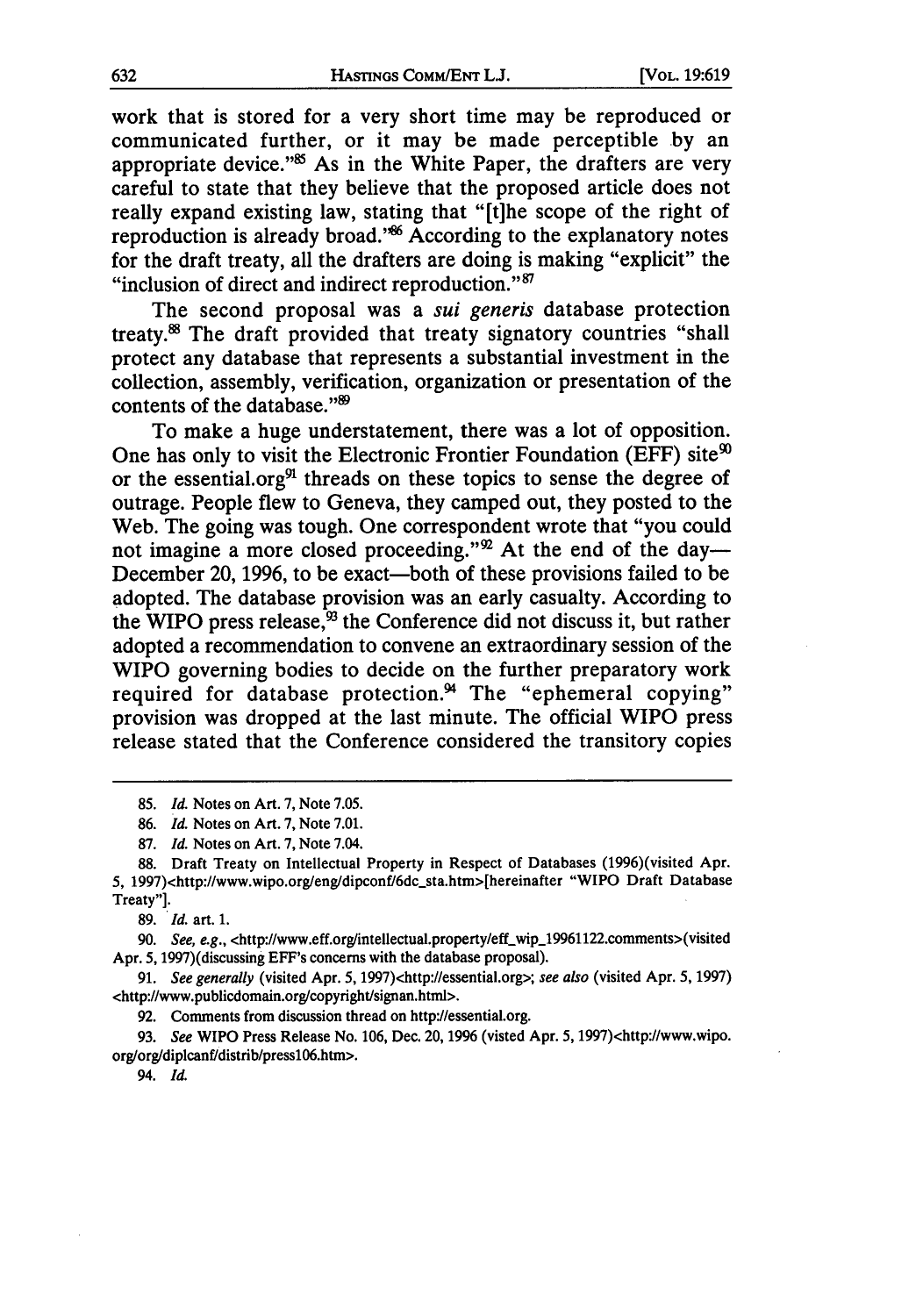issue, "but did not adopt any such provisions since it considered that these issues may be appropriately handled on the basis of existing international norms on the right of reproduction."<sup>95</sup>

# III **Conclusion**

The foregoing is intended to be a short survey of a complicated situation, both regarding the "misappropriation explosion" and the administration's attempts to protect rights holders. As I mentioned, the Second Circuit's decision in *NBA* may mark some pulling back from the "misappropriation explosion," or it may be reversed by the Supreme Court. If it stands, I think it has to be seen as inconsistent with the holding in the *INS* case and as a challenge to rights holders, particularly organizations that produce "hot news." There is currently no intention to introduce additional NII legislation, $\%$  but I am sure we will hear more on this subject.

I think there are several challenges ahead as the law addresses the unique circumstances of the Internet. First, I think there is a real need to give some clear protection to the content of databases. The new digital technologies and cross-enterprise networks have combined to produce the greatest changes in the way information is distributed since the invention of the printing press. The use of computers has made it economically feasible to collect, store, manage, and deliver huge amounts of data at a time when continuously expanding databases have become the building blocks of knowledge, especially, as Professor Pam Samuelson<sup>97</sup> notes, in the observational sciences. When used with the power of a computer and useful manipulation applications, databases allow us to make sense out of what in all previous centuries would have been seen as a mass of unrelated, incomprehensible facts.

Not only does this technology make databases more important, it also exacerbates the problem of the public goods nature of databases. They are still expensive to produce, but now the copying, use, and general free riding has become even easier, cheaper, and faster. I think there is a very real chance that absent some protective laws, with appropriate public domain safeguards analogous to "fair use" under

<sup>95.</sup> *Id.*

<sup>96.</sup> Telephone Interview, Patent and Trademark Office (Jan. 31, 1997).

<sup>97.</sup> Ms. Samuelson is a law professor at University of California Berkeley, Boalt Hall School of Law. *See supra* notes 4 and 48.